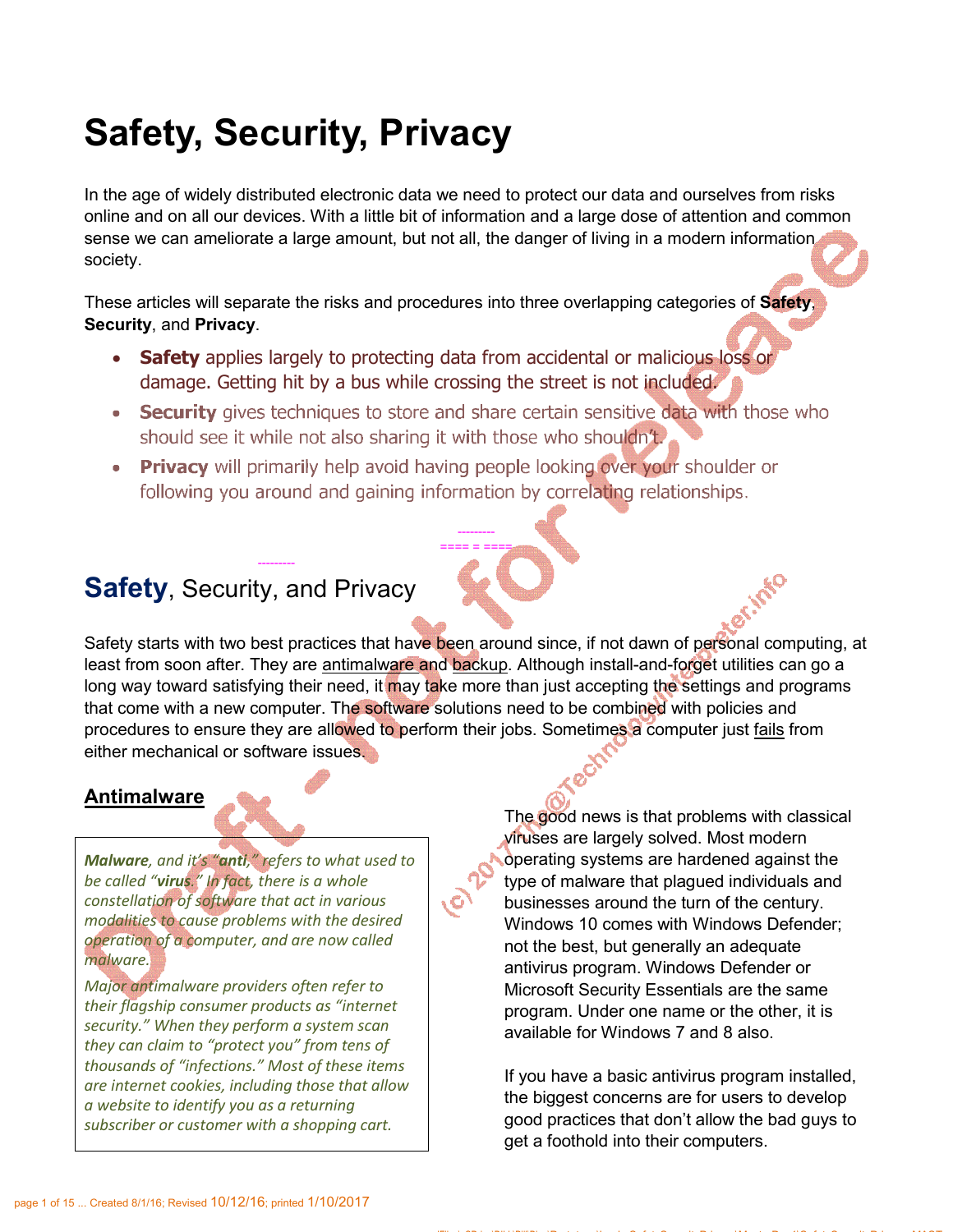#### How to avoid malware

*Don't allow malware to get installed.*

Most malware, and particularly the most destructive malware, today requires some sort of user interaction to get activated.

When you say "yes, go ahead;" you've allowed the malware to do what it wants to.

Actually, you won't see a message to "install this virus in your computer." More likely the message will be something like "install this plugin to view this web page" or "download pictures in this email." Some programs will install themselves merely from your action of opening an infected document.

Once you enable actions like those, the bad guys can get around other protections built into the operating system and even some antimalware programs.

#### 1) Be a limited user.

One protection is to always log into the computer as a *standard* or *limited* user. Most programs (undesirable or desirable) require *administrator* rights to fully access the contents of the computer. If malware encounters a limited user the evil it can do will be limited  $$ although it still could be devastating.

When you first set up a consumer Windows computer you have to create a user ID. This first account is always an administrator – there must be at least one administrator for the computer. You can then go to the user accounts section of Settings or Control Panel to create more accounts. All of the accounts should have a password so malware, or inquisitive children, can't stumble or easily break into files not intended for their account.

Our recommendation is to create at least 2 administrator accounts separate from standard accounts for all the regular users. When you

really *need* to have administrator rights to install a program or change settings, Windows will give you a dialog box to enter your admin password and temporarily allow the action.

It is important to know what at this point is asking for permission. If the description in the dialog box is not clear and you have not just started to make a change, don't allow it. The worst that will happen is you'll have to restart an install you do want.

#### 2) Practice safe surfing.

Being online is the easiest way to deliver malware to susceptible computers. The malware finds the computer when a user encounters an infected webpage. Then something on the page  $-$  a picture, document, ad, link, search, even something "invisible" – delivers the punch. Don't forget that any object on the page  $-$  not just words in blue  $-$  could be a link to something else.

The first rule of safe surfing is *doing go there*. If you don't need a particular product or research, if you're not interested in a topic; don't click on it. If you're just killing time, read a book; don't randomly surf video, chat, or gossip sites.

Especially if you must participate in dicey activities, consider using a sacrificial computer to do so. Pornography, unregistered pharmaceuticals, gray-market merchandise, special purpose software, and other products may not be illegal. But they often exist in a shadow market that also attracts less benign activities. A search or a site may be as likely to host malware as what you really want.

When you are using a search engine, be aware that the top links are usually paid advertising. There may not be a good way for the site that's showing the ad to know whether the destination is legitimate or not. Always give preference to advertisers or sites you are familiar with or that have good reputations.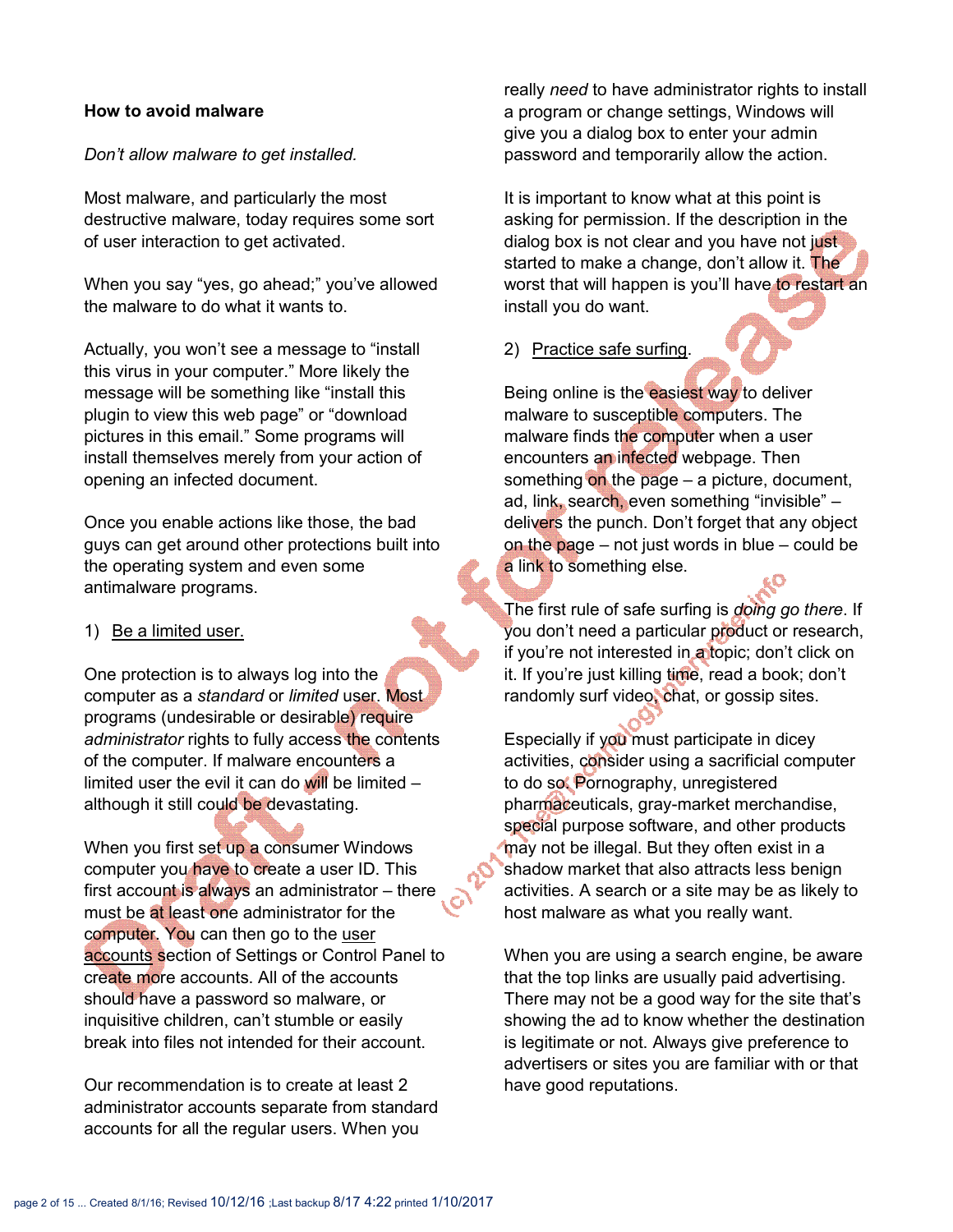If you're looking to download software from the internet, be extra careful that you get what you wanted. Many of the sites distributing multiple types of software clutter their pages with other products than what you came for. Read the "download now" button carefully to ensure that you're not getting something else. Even major publishers will try to "co-install" other products to earn a commission as you install their free version.

Much of what you get in these cases is not malicious; but it is unwanted. It may slow down your computer or try to direct you somewhere you don't want or need to go.

#### 3) Practice safe email.

Most email is essentially a web page so all the rules for web surfing apply to email. Don't give anything that might be suspicious permission to run. Don't click on links before you've vetted their legitimacy. And especially, don't even touch anything that doesn't apply to you.

All email clients will display the sender and subject line and most can be configured to show a preview of the message before you open it. If you do open a message, it may block pictures and links until you explicitly allow them.

Take the opportunity to delete unwanted messages before you read it. Estimates are that 80% to 90% of email traffic on the internet is spam. Most of this is blocked by your mail provider before you even see it. By looking at sender and subject lines you can delete spam and other unwanted emails; spending only seconds each on 20% to 80% of the emails that do make it to your inbox. Not only will you protect yourself from potential malware, you'll also save time.

For the best safety, you can configure your email client to only display your messages as text only. This will strip out anything that tries to run on its own or is clickable or otherwise hidden or obfuscated. It also destroys the richness of the message with no pictures or

textual formatting. Links that were part of the text will still be displayed and may be clickable, but you can see the entire link before you click.

Many businesses – particularly those that might accept customer service requests by email – have a policy that they don't open attachments or click links in an email. This is, of course, the safest policy. Barring that level of strictness, you should validate any attachment you open.

In general, webmail is likely to be safer (not "safe") than bringing your whole mailbox into your computer. Malware that tries to run automatically may be restricted to your host's system and not yours. Google's Gmail is known to make an effort to protect their users. Presumably other major providers have followed their example.

Don't forget that anything said about email also applies doubly to other messaging methods. Since their proliferation is relatively recent the programs are less mature in their inherent safeguards. They also demand extra care precisely because they are used more casually. If your correspondents are lax, you have to diligent.

4) Other risks.

There are a myriad of other ways malware can get into your computer. If you are aware of where there might be risks, you are less likely to step in the mud hole.

Any time you connect to the internet, your computer is at risk of attack. The first point of protection is a router which acts as the front door and blocks anything you haven't invited in. Fortunately, most computers connect through a local router and have that protection.

However, when you connect to a public internet portal such as an open WiFi, you can't tell for sure that there is a router. Even if there is a router, if it's controlled by someone you don't know it may be acting maliciously. Even in your favorite coffee shop there could be a rogue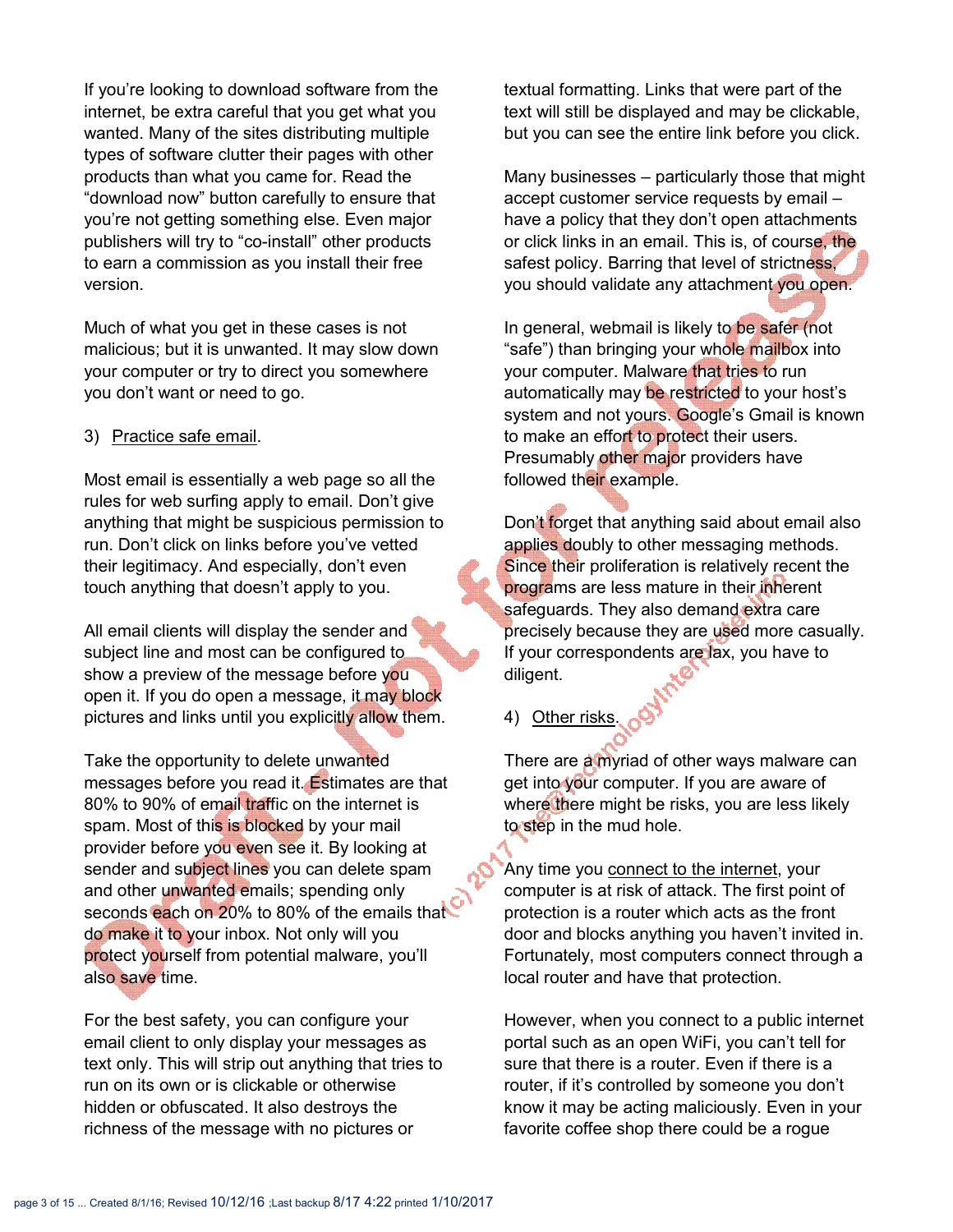WiFi pretending to be the merchant's. When Windows asks if a new network is home, work, or public, it's trying to protect you from some of the risks between your computer and the greater internet. Always select "public" unless the network is controlled by someone you know you can trust. This is especially true at large public facilities such as a hotel or event facility. Consider not using the free public WiFi, instead relying on a cellular connection with your own account or even forgoing being online for the interim.

Even at home, when you set up a program that automatically updates from the internet, when you install a game machine or any other Internet of Things device; you've opened that door a little, to those apps or devices. Once malware can attack that device, it may be able to jump to other devices on your network.

The original method of infection was file sharing. Know your source, but verify its content any time you bring a file you did not create into your computer. Historically files were shared on a physical medium: a diskette or thumb drive. Then they came over an electronic connection: attached to an email or downloaded from a website. Now files can be automatically inserted onto your computer through file sharing or subscription services. When you install one of these services, you are allowing someone else to directly transfer files to your computer without your further permission or knowledge.

Nothing is certain, but it's always advisable to run an on-demand virus scan on every file you receive from anywhere but a trusted source. Your installed antivirus should be doing so as it comes into your computer, but it's reassuring to get that green check explicitly if you have any doubts. You can do an on-demand scan with your usual software or, many vendors offer a free stand-alone scanner. Under any circumstance, be sure it has up-to-today updates to its virus signatures.

We admonish you to always know your source before you give anything a chance to attack

you. Unfortunately, just about any source identity can be spoofed. This applies to web addresses, email senders, information sources, and even critical website pages. Read the "No phishing" **\*** post for how to identify a bogus URL.

#### 5) Apps that keep you safe.

Some programs have been notoriously susceptible to allowing malware into your computer. Some of the riskiest over the long term have been Internet Explorer, Microsoft Office, Adobe Acrobat Reader, and Adobe Flash Player and Oracle JAVA These are extensively used when you access the internet. This listing is not to indict specific products  $$ they are most likely to be attacked because they offer the largest number of potential victims. Other programs may have as many vulnerabilities but not as many attacks because value of the return for the attackers is lower.

You may be able to reduce your risk by finding alternative programs for the same function. There are a number of other internet browsers and .PDF readers to substitute for the big names. No one matches the wealth of functions and breadth of experienced users as Microsoft Office, but there are alternatives; both to install on your devices and to use online. And newer programming techniques can provide most of the functionality of Flash and JAVA on the web.

Meanwhile, many contemporary programs work to protect you from classical risks. Most browsers will not run risky plug-ins automatically but require you to confirm the action. The same applies to .PDF readers and Microsoft Office. They usually warn you before clicking on a link or running an automated action. It's a small nuisance for the user, and a big one for the malware creators.

No app can protect you against the newest malware if you're using an old version. Just as you have to change the oil in your car, you need to ensure *all* of your software is updated regularly. Your OS and Microsoft Office are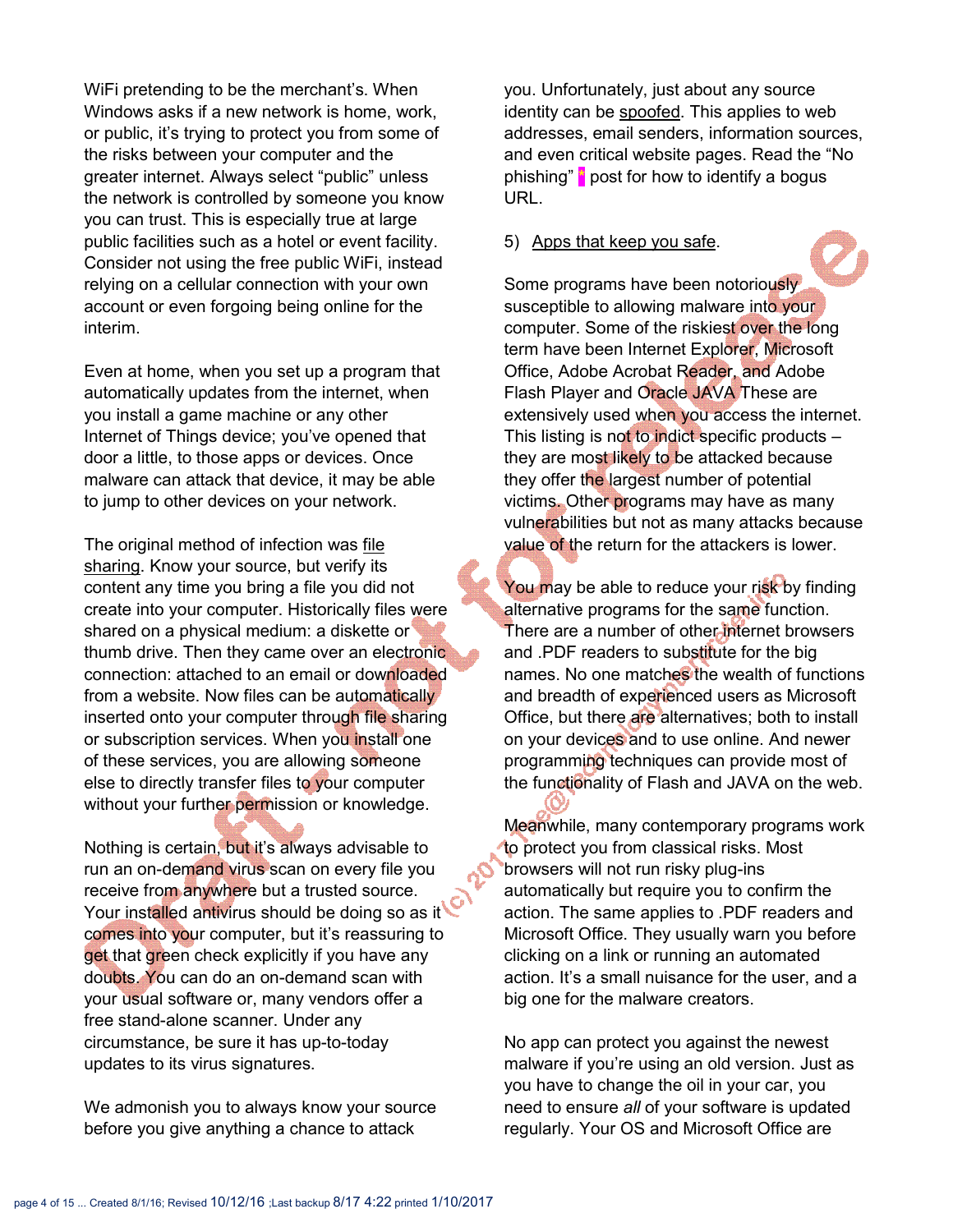usually configured to automatically update every month. The major browsers do so whenever new features or protections are available. Other popular programs may give you an alert that you need to go to their website for the update. Still others may be updated occasionally but you'll never know it unless you check on it periodically.

#### 6) What about cookies?

Cookies are bits of information websites store on your computer and your computer gives it back when the same website asks for it back. Every browser keeps its own cookies; often some place deep in the system.

Antimalware and other programs might scan your computer and report "we found 10,372 potentially risky files...". Usually when the number is this large they are reporting all the cookies they found. Many of these will be innocuous such as identifying your shopping cart at a retailer or keeping you logged in to a blogging site. Others may be "undesirable" such as ensuring you keep getting ads for camping gear or links to cat videos; but will only lead you to legitimate websites that just waste your time.

A few of the cookies may be truly malicious or dangerous such as containing your identity at a valuable website or marking you as a likely target for other attacks.

The best remediation for cookies is to periodically purge your system. Most browsers will allow you to remove all or individual cookies.

If it allows you to block third party cookies, you should choose that option. Third party cookies came not from the news site you're reading, but the ads alongside. While the news' cookies can only be used by them, third party cookies allow the ad publisher (not the advertiser, but the agency that places ads for thousands of products) to track you from the news site to a shopping site or anywhere else they have an ad.

#### Protection and remediation

You've done everything possible to avoid an infection but something that may infect your system still slips through. But don't worry because your computer is doing its best to stay safe. These should be thought of as the last line of defense, not the first.

1) Active antivirus.

Antimalware (or "antivirus") software watches your computer continuously for something to come by that it identifies as unfavorable. When it sees that something, it prevents the action from having any effect on your system.

You're probably aware of the Norton / Symantec or McAfee antivirus suites. There's a good chance one of them was installed on your computer when it was new. You're protected now and don't have to worry any more? *Wrong!*

The preinstalled software is probably just a short-term demo version. The reason it's there is to entice you to *buy* a subscription. If you don't do so, in one to six months the demo subscription will expire.

Aside from a reminder to presubscribe, you may not notice any change in your computer. The icon is still on your desktop and the program opens when you click on it. Unfortunately, malware is constantly changing and the antivirus publishers are constantly sending updates so it will hopefully recognize the new malware – as long as you keep your annual subscription current.

But you don't have to use one of the Big Two. There are many other publishers of antimalware, some of which are well rated and free. By far the easiest free solution is Windows Defender (sometimes referred to as "Microsoft Security Essentials") from Microsoft. It's probably already on your computer, but may not be activated as long as you have the demo program.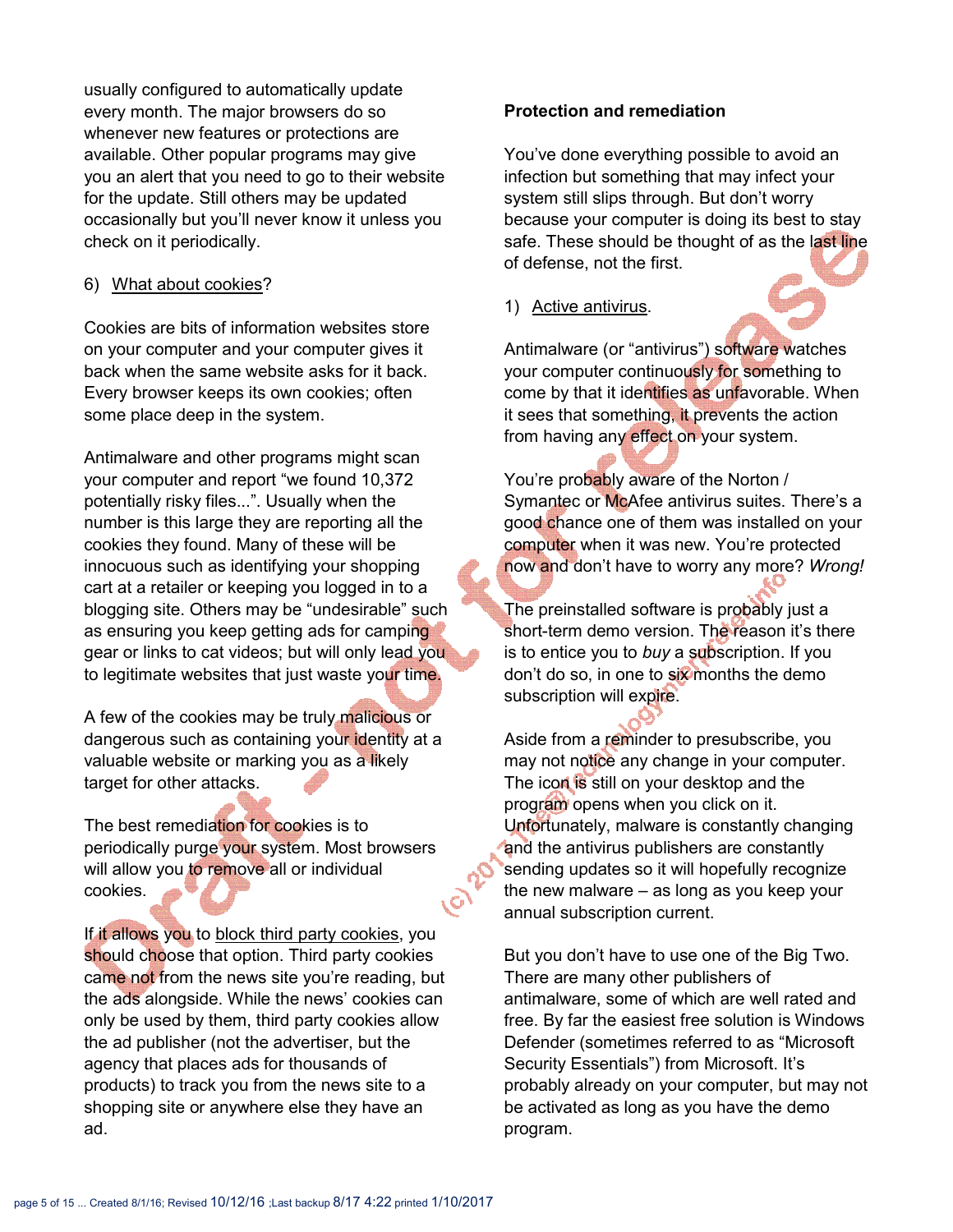Running more than one antivirus at a time can cause problems so you need to *completely* remove the existing program before installing another. Because of how antivirus works, uninstalling it can be difficult. You should research the process and, possibly, use a special utility to do so. Then you can install the free program.

Remember that between uninstalling one antivirus and installing another you are unprotected. Do this only while you're on a trusted internet connection and don't run any other programs until the new one is up and running. Allow sufficient time as the process will probably require multiple reboots and some time for the new program to get its updates since it was created.

#### 2) Updates.

As we've already pointed out, most programs need to be updated somewhere between constantly and occasionally to avoid possible exploits. Fortunately, antivirus is in the class that takes care of its own updates.

For all the other programs on your computer though, you should occasionally check to verify that they are getting their updates. That includes verifying that your antivirus is updated and running normally. A virus could still slip through the protection and disable the antivirus so it can do its thing unimpeded.

3) Firewalls.

Your router acts as the best firewall you can use against the internet. However, you want to ensure there is a firewall running on your local computer to protect you from threats that are already inside the router. These could come from other computers or devices such as a game box. It's also possible someone could have hacked into your WiFi from nearby and be infected.

Verify that your computer's built-in or add-on firewall is running. Search "firewall" from the Settings panel and verify that it is on for all networks.

Some security suites may include a firewall and when they are installed they turn off any other firewall. If you uninstall one suite to use another one, it probably won't turn another firewall on. Always check the settings that either the OS's firewall or another firewall is running.

4) Protect your network

The router is your first line of defense against something coming in to your computer from the internet. But if anything you don't control can get on your own network it can't do its job. There are four risks from inside your network: your computers and portable devices (phones), your "non-computers," guests' computers and devices, and outsiders breaking into your network.

First you must control what connects to your network. You know what devices you plug in, but most devices now connect through WiFi. You may install "non-computers" and then forget that they connect to the internet and can get infected without you noticing.

Of your computers, you know (or should know) that they have the best protection available and everyone who uses them has been trained with good practices. Similarly you may have close guests that you also trust to be on your network. That may not apply to your children's friends or your poker group. You allow them access to your guest network or keep them out with a good password on your WiFi.

The good password will also slow down driveby hackers who try to attack you from the curb. In addition, you need to disable WPS connectivity on your router. This is a simplified way to connect to the internet intended for devices like printers. The device or computer can connect when you push a button on the router or use a separate 8-digit number instead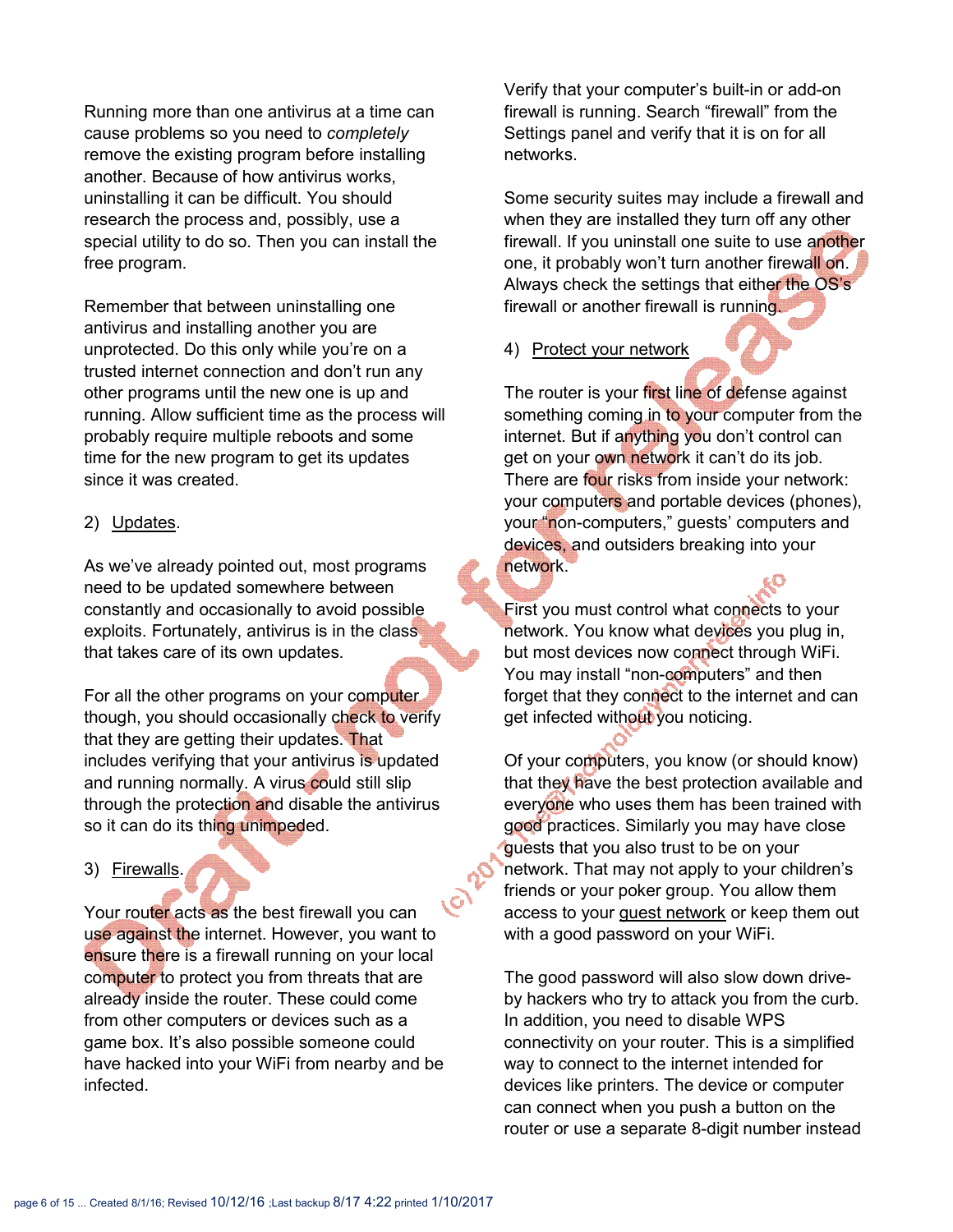of a password. Unfortunately, this system is trivially easy to break into.

"Non-computers" are devices like TV boxes, baby monitors, and security cameras today. In the near future they will include the entire constellation of Internet of Things. These might include thermostats, door locks, lighting controls, and, famously, your refrigerator. Their problem is that you invite them onto your network but have no control over what they bring with them. You can't install an antivirus or even know what information they're sending out about you. Again, you need to connect these devices to your securely separate guest network.

The best way to create a guest network on your network is with the three router solution. This can require some effort to set up and will require additional equipment and cost. Alternatively, you may use a router that features a separate guest network for the devices you don't want on your primary network.

#### 5) On-demand scans.

We suggested running a manual virus scan whenever you receive a file from an unknown source. If you have a flash drive or noncommercial disc, you should scan the entire device immediately after inserting it. Don't forget that a phone or other portable device could also harbor malware waiting for your computer.

The easiest way to start a scan is to *right*-click the file or removable media in doubt and choose "Scan with [your antivirus tool]."

Your running antivirus tool usually schedules a periodic scan of your entire system – usually during an unusual time such as Sunday overnight. Open the program and you can change the schedule to ensure you don't turn the computer off at that time. You can also start an on-demand scan of the entire computer at any time. Be aware this may take hours and slow down whatever else you are doing. But the nuisance is much less than actually having malware.

If you think you are infected but your usual antimalware can't find it, you may be able to eliminate it another tool. Every program misses some malware that another might find. Most of the major antivirus vendors offer a tool for a one-time scan – often for free. Malwarebytes is a favorite for this purpose. Some vendors may also offer a tool that creates a self-booting disc so you can scan without starting your OS. This is valuable because better malware can hide from normal scans.

Whatever on-demand scanner you use, you want to be sure it is functional and not corrupted itself. You should download it from another computer that is known to be clean. Then run any updates for the tool so you are sure you are protected from the latest risks.

## A special case: Ransomware

A generation ago, the purpose of malware was simply proving it could be done, or at worst, vandalism. With the ubiquity of electronic data and the internet, the value is stealing your data. Whether it's a million credit cards from a retailer, information from a business, or a cute handle on a social site; the hacker wants something you have.

More recently the scariest attack is ransomware. Its creators don't just copy your data for their use, but take the use of it away from you. Then they offer to give your data back – for a price. What would you pay to get back your children's baby pictures, ten years of emails, or your financial records? The price for an individual usually runs between \$300 and \$1,200. If a business gets attacked the price quickly runs into tens of thousands of dollars.

The ransomware most often is delivered in an email with a link you have to click on and allow the program to run. Unfortunately there are also means to deliver and install it merely by displaying an ad on a website.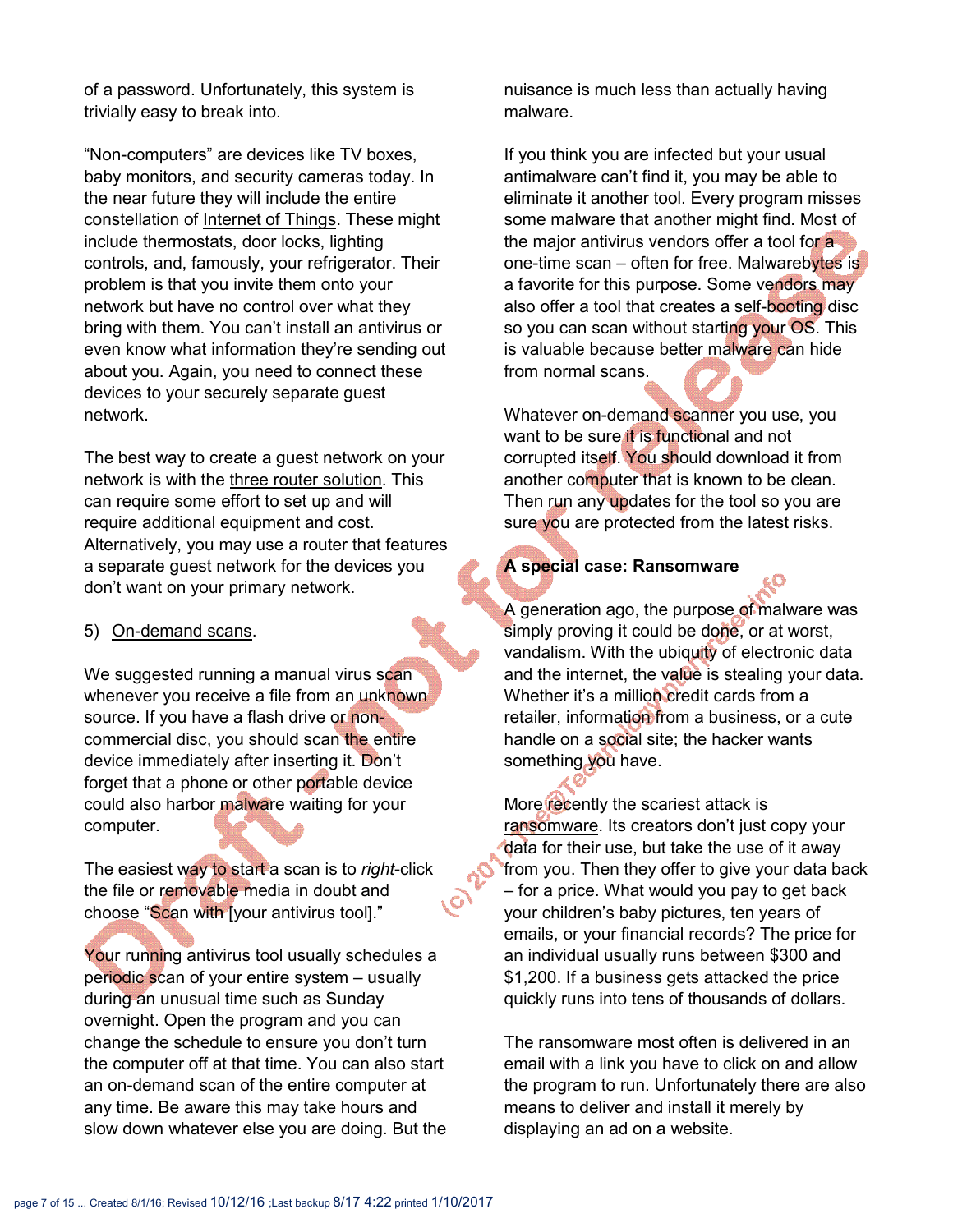If you get hit with ransomware it encrypts all of your data files. All of your programs still work. The files are still sitting on your computer. But all the documents, pictures, music – anything potentially irreplaceable – are just gibberish. Everything, that is, except a message to send the attacker money.

Although some versions of ransomware don't work correctly – either the encryption is easily cracked, or even the perpetrator can't decrypt it – most attacks deliver on their promise. Your data is really gone and you will get the key to get it back if you pay up within the deadline.

If you are getting hit with ransomware, unplug your computer immediately! Most people should not try to recover their data but call a computer professional. And remember, there may be a clock ticking on how long you can wait to pay the ransom before the perpetrators "kill the hostage."

If you have a good backup of everything you value, you may be able to thumb your nose at the criminals. But, if your backup system constantly backs up every change as you make

---------

## **Backup**

Backup is a form of digital insurance: use it to protect something of value or usefulness that you can't afford to replace. Economic insurance may pay for the physical computer, but there's all your data that may qualify as irreplaceable if electronic files are lost. To protect this, you make a copy of your files and protect them from physical destruction.

Why do you need backups? Storage media may seem totally reliable, but any single component could fail after 10 hours or 10 years of use. Equipment could be damaged in an accident or maliciously. Portable, and even desktop computers, could be stolen or lost. Files could be inadvertently or intentionally deleted or overwritten or attacked by malware.

it, it will dutifully backup the corrupted files. To reliably recover most of your data you need to have a backup process that saves not only the changes from an hour ago, but also a copy from yesterday or last week.

#### *A final word.*

Years after he first published them, the best protection against malware is still found in Brian Krebs' 3 Basic Rules for Online Safety:

Krebs's Number One Rule for Staying Safe Online: *"If you didn't go looking for it, don't install it!"*

Krebs's Rule #2: *"If you installed it, update it."*

Krebs's Rule #3: *"If you no longer need it, remove it.*"

Everyone should read his complete blog posting elaborating on these rules. Living by these simple practices can protect you from many of the risks of using a computer.

---------

==== = ==== Under any circumstance, you may want to get back something you worked on yesterday, last month, or last year. There may even be something you haven't looked at for decades and realize you wish you had again. An example may be your parents' wedding picture you scanned once and forgot about until your home had a disaster.

> The classic mantra of backup is that you want *3 copies of your data, on 2 different types of media, 1 of which is offsite*. You might also want a copy from *yesterday, last week, and last month* for active data such as your banking database or the manuscript to the Great American Novel. This will protect you if you unintentionally change or delete a critical file.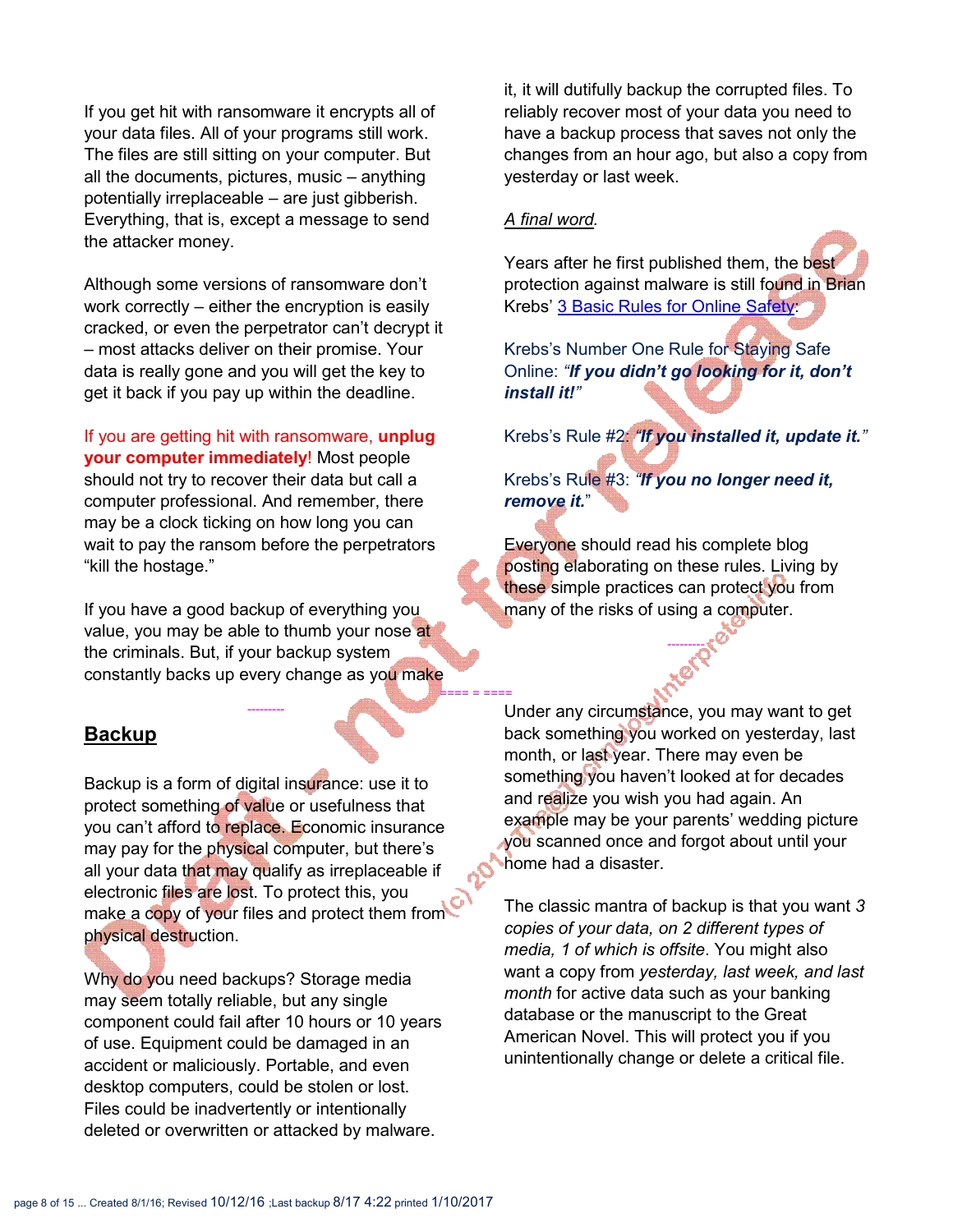#### What to backup

If your hard drive fails or the computer is destroyed or lost, you will either get Windows preinstalled or have to reinstall it on a new drive. Most new computers don't provide discs for the original installation but include a utility to create the discs for a complete restore. This should be one of your first tasks after you get a computer up and running.

Similarly, you can't just copy software, but must install it on the new drive. It's tedious, but you'll install the software from the original discs or download it again from the distribution website. Either way, you should keep an electronic file listing your programs, the source of the installation files, and their serial numbers and put this file in a location that is backed up. You may also want to record program customizations you have made to speed up your work. Don't forget the email accounts built into your mail client and any registrations you may have that are automatically delivered to their client.

While you're at it, if you use a password vault or other means to document your passwords, be sure that a recent copy of it is backed up. If you trust your browser to store your passwords, use something else. But do be sure to save your browser's favorites so you don't have to recreate them.

Beyond the business end of the computer, you want to back up your documents and media. If you faithfully save all your work in My Documents, that seems simple. Don't forget there are document folders for each user on the computer and a public documents folder as well. In addition, music, pictures, and videos may be in a different folder and may also be distinct for each user.

That should cover the files that you *actively* saved. However, some programs don't obviously ask where to save their data. In my experience, programs that create their own database are particularly problematic with

hiding their files. Some examples of the class might include the likes of Quicken, Outlook, or iTunes. Recent versions of these programs are more likely to conform to the My Documents standard, but be sure you know what they are doing, especially if you upgraded from an older program.

Another rogue player for randomly stashed files could be ... you. Remember that the Desktop is a place for shortcuts, not files. And the Downloads, Favorites, Recent, and other places you go frequently for files may not be in My Documents, or any other place you can easily grab them. They may even be virtual locations that actually point to files in many other real locations.

#### How to backup

1) Make and keep your own backups.

You could just copy important files to a flash drive or DVD and stick it in your pocket. But that depends on you being reliable in identifying files, regularly copying them, and protecting the disc you copied them to. It's best to use an automated program that will take responsibility for making daily or weekly backups with settings that were previously configured. Then the most you have to do is to change the media periodically

Most programs start by backing up everything you have selected and then, on a schedule, back up only the files that have changed. Restoring all your files used to require going through all the incremental backups and finding the most recent of each; but smarter databases have resolved that issue.

Some programs will create a *system image* that would allow you to recover Windows and all your programs as well as current data. Using this backup as default could result in a huge amount of data that you have to find a place for. These should always go on one or more dedicated external hard drives. You should make an image of a new computer after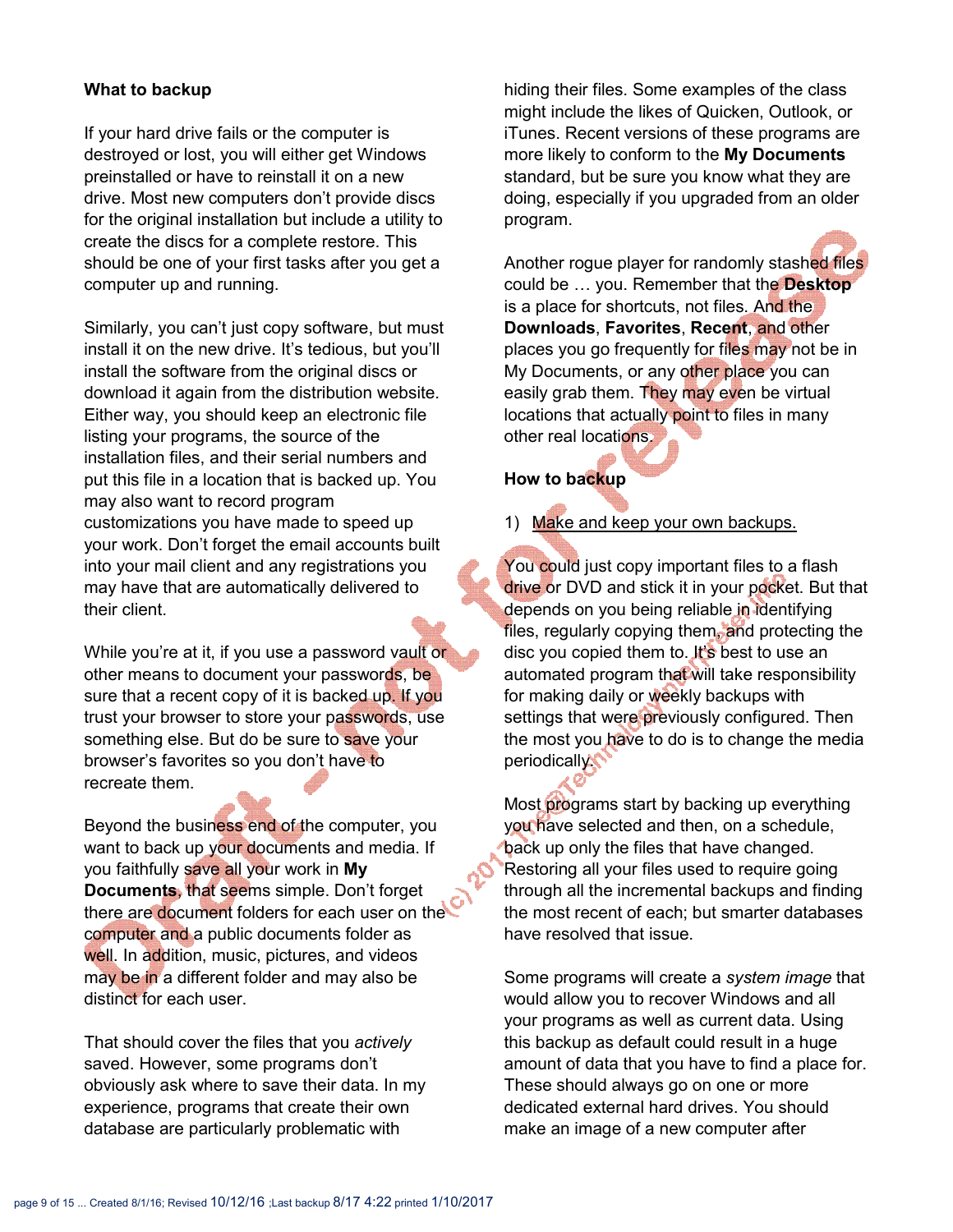installing and customizing all of your programs and updates. Then you can repeat at long intervals as a base to restore your computer in case of a catastrophe.

#### 2) Keep your data in the cloud.

Microsoft, Google, Dropbox, and many others offer services that allow you to store some of your data in their data farm. Some may require a continuous internet connection while others also keep your files on your local drive so you can work offline if needed. Because they follow data center best practices, you should be able to trust that your data are adequately backed up and protected against physical or software disaster.

You may think that qualifies them as a backup system, but using them doesn't isolate your working data from backup. Because their product is synchronization, as soon as you make a change on your computer the modification is almost immediately transmitted to the cloud. While this protects your final exam if someone steals your computer in the library; it also means if you accidentally delete your research folder, you're out of luck.

You also have to be able to trust the provider of these services. Historically, many have gone out of business suddenly; giving minimal opportunity to make other arrangements for preserving data. Even a reliable provider may change policies and pricing on a moment's notice, so you need to be aware of any communication from them.

3) Use a dedicated backup provider.

A close relation to the cloud file sync-and-share services are dedicated cloud-based backup systems. Typically they monitor selected folders and mark them whenever files are changed. Then they may upload them immediately or on a schedule such as overnight or once a week. While they may have a well-designed online interface to recover individual files, you would have to download them manually. Ideally, if a

file is deleted, the latest version should remain easily available for at least 30 days. If a file is corrupted, finding the last good version should be possible, but may not be quite as simple.

Using these cloud services can be almost as easy as the sync services or could be strictly for high-end administrators. At the simplest, you create an account, install their app, and forget about it until you have a disaster. Others sell you the program and then require you to select a storage provider for your data and pay the provider directly. Companies such as Amazon and Microsoft sell the storage per gigabyte per month in a market designed for enterprises but accept small accounts as well.

#### Backup conclusions

Whatever your choice of mechanism, the important point of is that your critical data should get backed up frequently and consistently. The goal is to protect against equipment failure, physical damage, and malicious or inadvertent corruption. In other words: If you delete a file by mistake, if your hard drive fails, or if your house burns down. If your data are on a laptop, you need to be particularly diligent with frequent backups because the computer is inherently more susceptible to damage or theft.

And don't forget unique data on your phone. With this ultra-portable device becoming many people's primary computing device and camera, be sure that everything you care about is copied to the cloud at least as often as you connect to WiFi. Losing your electronic communication archives may be a nuisance; losing the photos of a significant part of your life could be devastating.

Oh, and save your documents frequently. Don't type for an hour and then trip over the power cord.

*Disclaimer: I am a dealer for Carbonite online backup not because they pay the best commission, but because, after research, I felt it*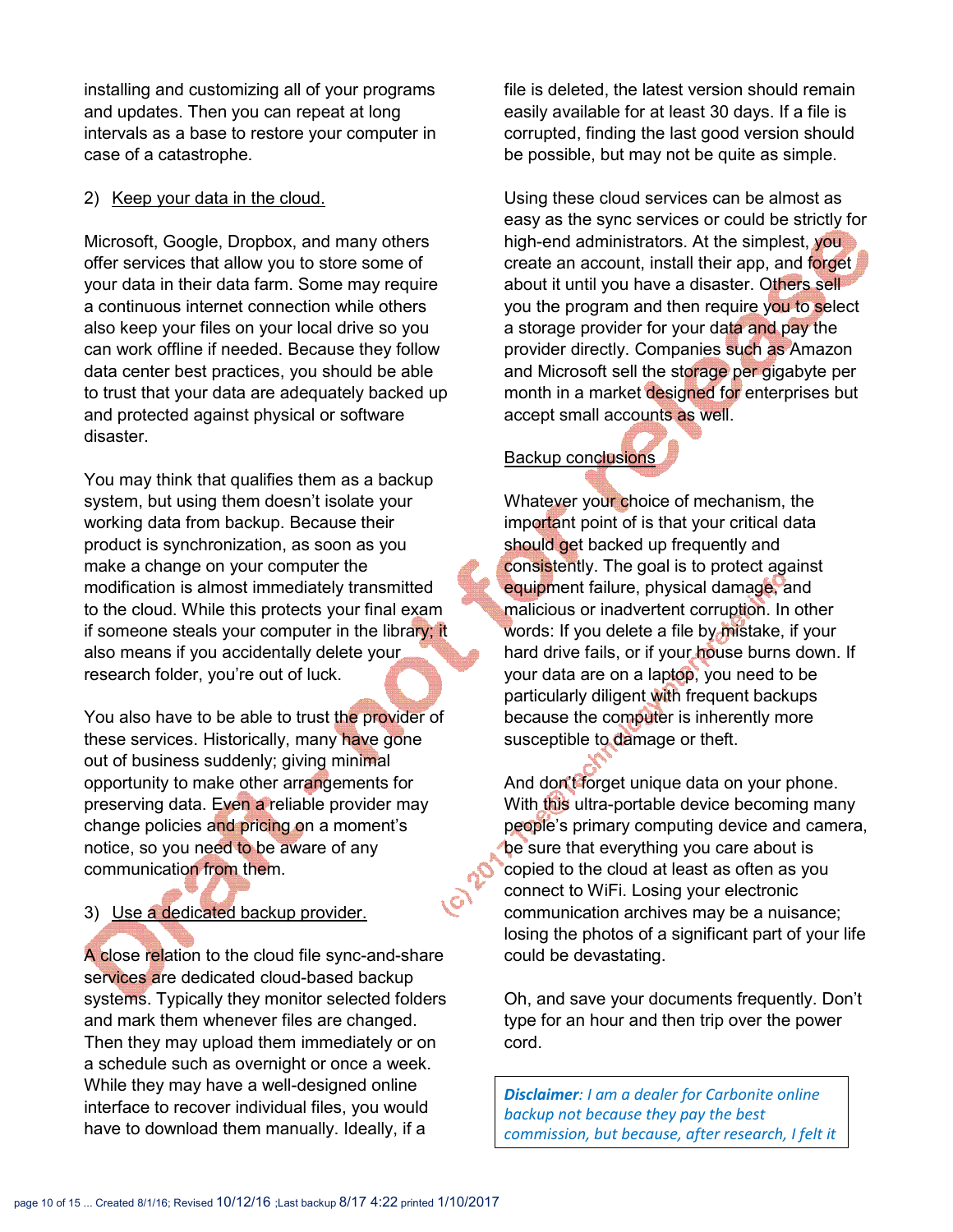*was the best solution for myself and most personal users. If you decide likewise, please contact me to purchase your subscription or use the link http://s.zaitech.com/CarboniteHome.*

## Computer failure

There are times the computer just won't run, or it runs very poorly, or fails when asked to do something it could do yesterday. This could represent a simple – or very involved – mechanical or software problem. There are some basic best practices that could have alleviated these issues. But usually this is not anybody's fault; it just reflects the complexity of a computer and its installed software.

---------

While these comments may not protect you from a catastrophic failure, hopefully they will allow you to alleviate or mitigate it and reduce your frustration. There's a difference between having enough warning to boot your computer once or twice more and being in the situation of "I hate getting a new computer."

*These tips generally apply to desktop and portable computers with a typical consumer configuration. Business-grade, gaming, specialty, or significantly customized computers may need or deserve other care.*

#### Simple things

There are a number of minor components that can keep a computer from getting to the logon screen; most of which can be inexpensively replaced in a desktop computer by someone comfortable with a screwdriver. Portable computers have the same components, but they may not be accessible without special tools or skills. Check with your manufacturer's website for troubleshooting tips. Then research online at the manufacturer's site and elsewhere for replacement procedures.

#### External components.

House power is an obvious starting point if nothing comes on, but the mouse, keyboard, and monitor

also may be failing and causing problems. Fortunately these items are generally generic and you can test them by borrowing them from a different computer. (Windows and Apple accessories may not be interchangeable.) Don't forget to test any removable cable as well as the primary component.

---------

#### Internal components.

==== = ====

If the case can be opened without special tools, there are a few internal components that are easily replaced. Before working inside a computer, always disconnect it from the power (remove a laptop's battery, too) and hold the power switch for 15 seconds – twice – to remove any residual charge. Then remove any static charge on your body by touching grounded metal before opening the case. Be sure you know how to reinstall anything you take out or unplug. A good tip is to take detailed pictures and label everything you touch along the lines of "cable A" to "socket A" and "component B" to "slot B

There is a small **battery** that protects the circuitry that gets the computer started. If this fails, the result may be as minor as the clock being in error or it may not allow anything else to move forward. Check your documentation for instructions.

Bad memory may give anomalous problems if as little as a fraction of one chip out of 16 or more has failed. There are utilities available from your manufacturer and elsewhere that will give your memory a deep test to find these flaws. Replacement is straightforward and individual units are inexpensive. Often just removing and reseating the module will solve a problem. Be careful because you may have to remove other components to remove the modules and the sockets can be stiff.

Memory can also be an easy and inexpensive upgrade to improve performance. Always check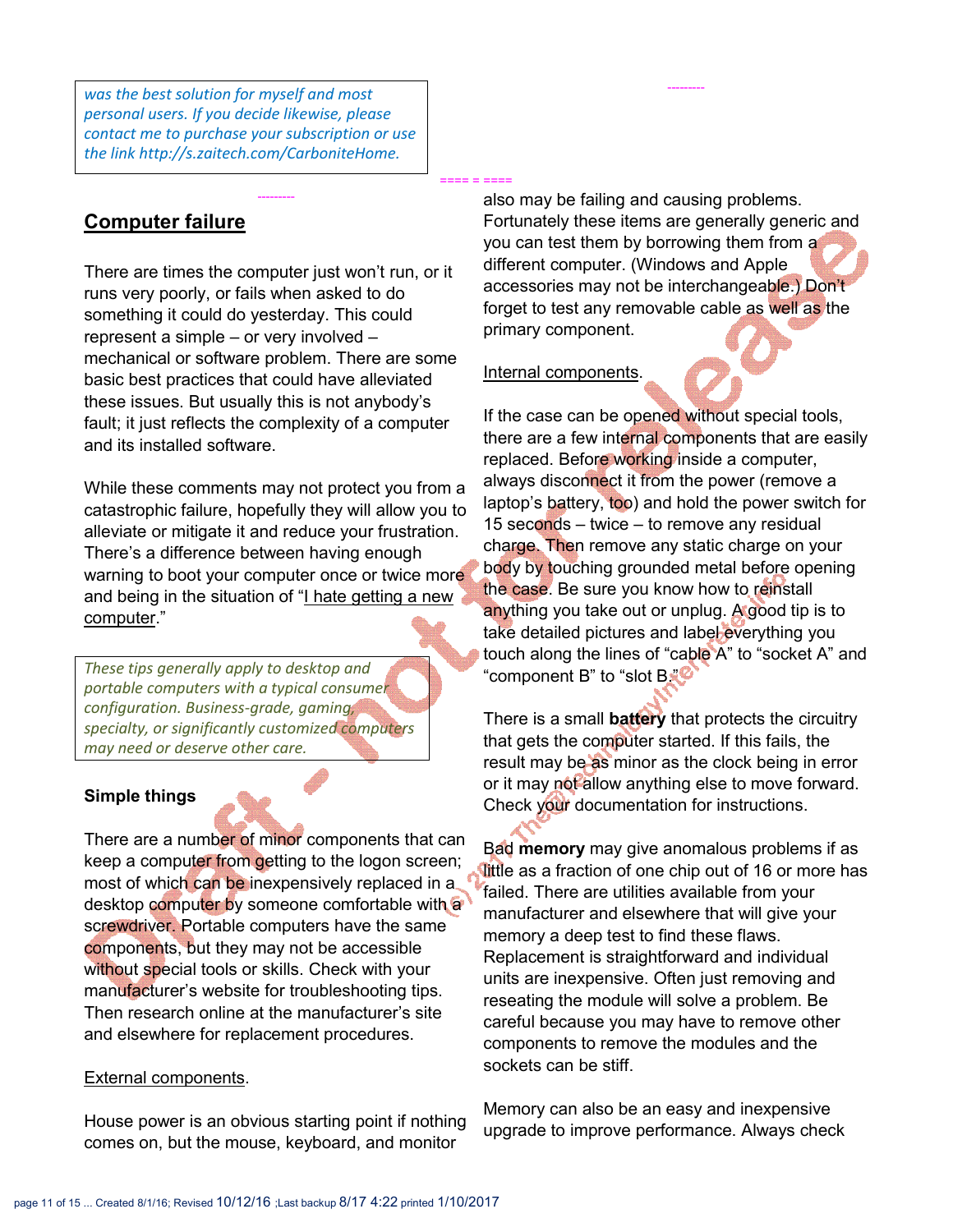the recommendations first as your computer may not support more memory. It may also be constrained by other components that would reduce the value of upgraded memory.

When the **hard drive** fails, it has usually given warnings that many users may miss. Some indicators may be an increase in the time to boot up or save files or errors reading random files. Even an unexplained error with a single program could indicate a damaged part of the drive. Problems could be caused by damage from heat, vibration such as carrying a laptop while it's running, or simply age. Time is especially wearing if it has seen a high number of power-up cycles such as turning off your computer every time you walk away from it during the day.

If you recognize these symptoms, the easiest solution is to clone your system to a new hard drive before it fails. Many programs can do this for an experienced user or any computer shop should do so for a moderate labor charge. Once you have a total failure, your only option may be to reinstall your operating system and applications and restore your data from your backup.

SpinRite (https://grc.com) *is a reliable program to maintain spinning and solid state drives. It has even been known to resurrect totally "failed" drives, at least long enough to retrieve critical data. While it may seem expensive, the cost is far less than it might be for a third party to recover your data or the nuisance of restoring it from a backup.*

*Disclaimer: I recommend* SpinRite *because it works. It is also unique in what it does with no effective competitor. Also, because the publisher has a plethora of free apps and information that was the impetus for much of this book.*

A failing power supply could result in a hard stop, or other problems after the computer starts up. Although the replacement is strictly mechanical, it has many cables connected at many points and working inside the case you could disconnect or damage other components. Since it's external, between the wall and the computer, the most difficult part of replacing a laptop power supply is paying for it.

#### **Heat**

Even before issues related to bad quality power such as spikes; heat can be a major degrader, and eventually killer of electronic components. It is a particular problem if there is insufficient air flow such as in a laptop or very compact desktop computer. Even a large tower can overheat if crammed with high-performance components or clogged with dust. See my blog post for one description of the problem.

In every computer from a room-sized mainframe to the one in your pocket the major sources of heat from the main processing unit traditional spinning hard drive when they're working hardest. The battery in a portable device or laptop also releases heat when in use and much more when it's charging.

Fortunately, heat represents wasted energy and every manufacturer wants to increase their efficiency. Each generation of chip uses less energy; except the savings are usually counterbalanced by including increased capability or speed. Solid state hard drives (SSHD) are moving into the consumer market and fewer systems need the mechanical components of a spinning disc.

Unfortunately, more devices now are portable and users demand more performance and more battery life in less space with less weight. Manufacturers have to cram more chips in less space and seal it with no cooling airflow. Then they push the battery technology to store more energy and combine it with higher charging rates. All of these strategies stress the device's capacity to eliminate damaging heat.

The best way to protect against excessive heat is to allow it to dissipate into the environment. For a larger device, don't restrict airflow to fans, vents, or the case if it radiates heat directly without a fan. Even in the cleanest house or office, every device will collect dust to block vents or be drawn inside by a fan. At least annually, clean the case and environment and blow it out with clean air. If you

SharedFiles\ySDrive\Bill $\Gamma$  as a security  $\Gamma$  of  $\Gamma$  and  $\Gamma$  . The security  $\Gamma$  and  $\Gamma$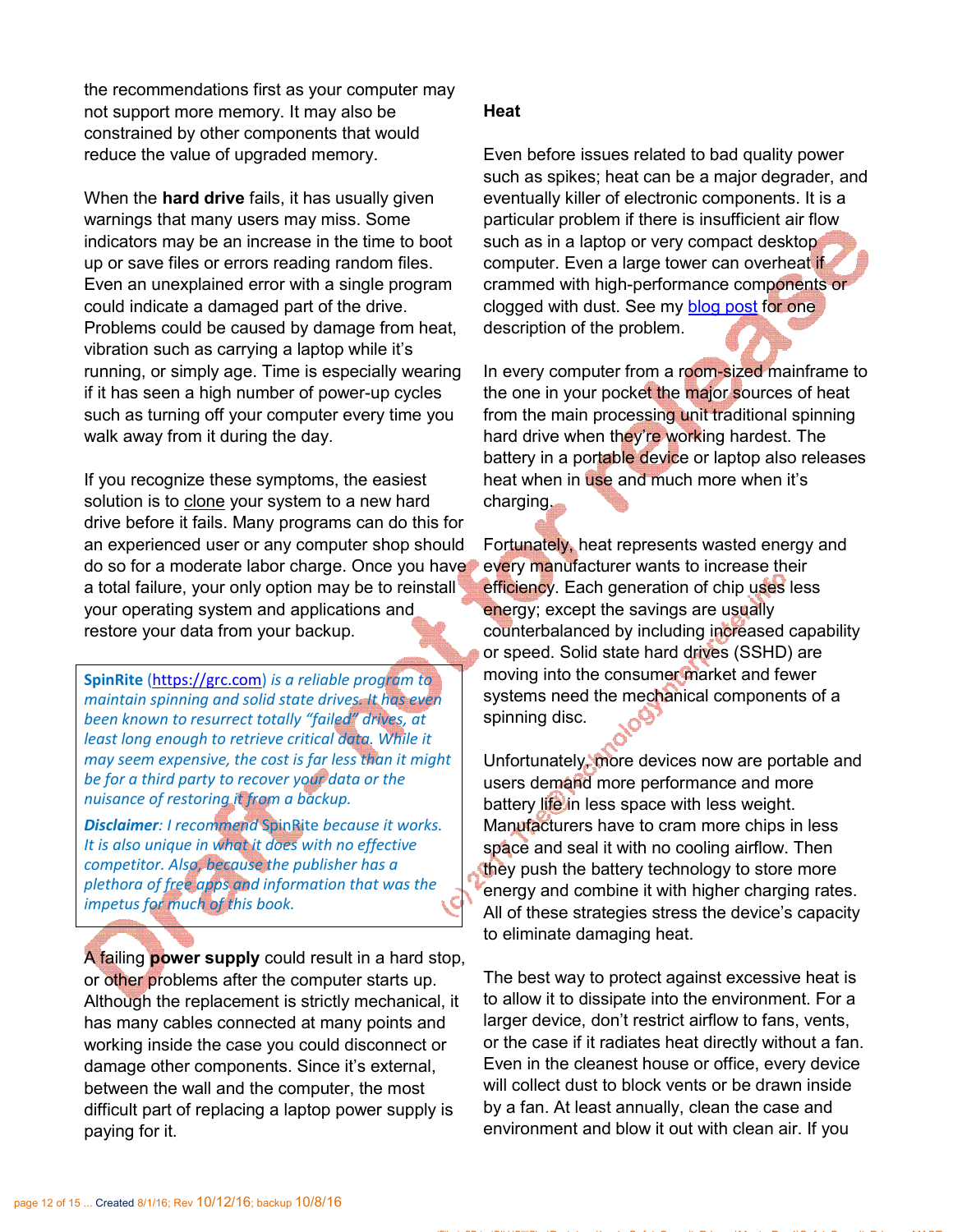can open the case, blow the dust from every direction (never use a vacuum cleaner not rated for electronics).

For portable devices, keep them clean and resist cases that could hold heat in. If it's feasible, use a scheme that charges the battery at a slower rate and stops before it reaches 100%, or even 90%. Your battery and electronics will last longer and be more reliable.

#### Software

The programs that make your computer useful can also make it unusable. Each computer represents a unique combination of hardware components, programs, peripherals, and configurations that may interact in an unexpected or untested way. Even the sequence in which programs or updates were installed could affect how the computer runs.

If you install a program or printer and something else stops working you have a pretty good idea what might have caused the problem. The first solution is to uninstall the program or device.

However, regular updates to an operating system or some programs may be installed automatically and all you know is you can't browse the internet any more. Some OS updates have even been discovered to completely kill some models of computers. These may be more difficult to isolate because they were installed without your interaction and the culprit may have come in a bundle with the components poorly described in tech-speak that it's impossible to identify one thing that caused a problem.

Device drivers are code that allows the OS to talk to other components such as printers or the audio system. They can have a bad interaction that

suddenly makes a feature stop working. Since most users are unaware of what they do, or even that they exist, they are rarely updated. But a change in the OS or other devices can unexpectedly make them not work.

In Windows, the easiest solution to troublesome OS update or driver installation is System Restore. This can roll most software that has been installed back to a previous point. It may even help eliminate some intrusive malware, although it can rarely restore the damage the malware may have done. Verify that your computer is automatically creating restore points and also manually create a restore point before installing any software from anywhere but a trusted, mainline source.

The mere age of the computer may also affect its usability. An older computer may not have the memory or disc space to support a required update. Maybe a new program requires a more modern main processor or video system to function. Some components in some computers can be easily upgraded; others are integral to the entire system. In these cases, the best solution may be to either replace the computer or just accept that you will live in past technology.

If you choose to live with a less capable computer, the one capability you must not do without is updates to the operating system or other software. If installing updates is not possible, consider using it only for special purposes such as running one old program that will not work on newer equipment. Also, severely limit its access to the internet and the rest of your network in case it does acquire an infection.

---------

SharedFiles\ySDrive\Bill $\Gamma$  as a security  $\Gamma$  of  $\Gamma$  and  $\Gamma$  . The security  $\Gamma$  and  $\Gamma$ 

End of writing  $-10/8/16$ Section I "Safety" - 30 -

==== = ==== ---------

Spellchecked 10/8 11:55 page 13 of 15 ... Created 8/1/16; Rev 10/12/16; backup 10/8/16 11:58 am; words 7,775 File m1 Edited in master document (outline view > Master menu section > expand subdocuments > page view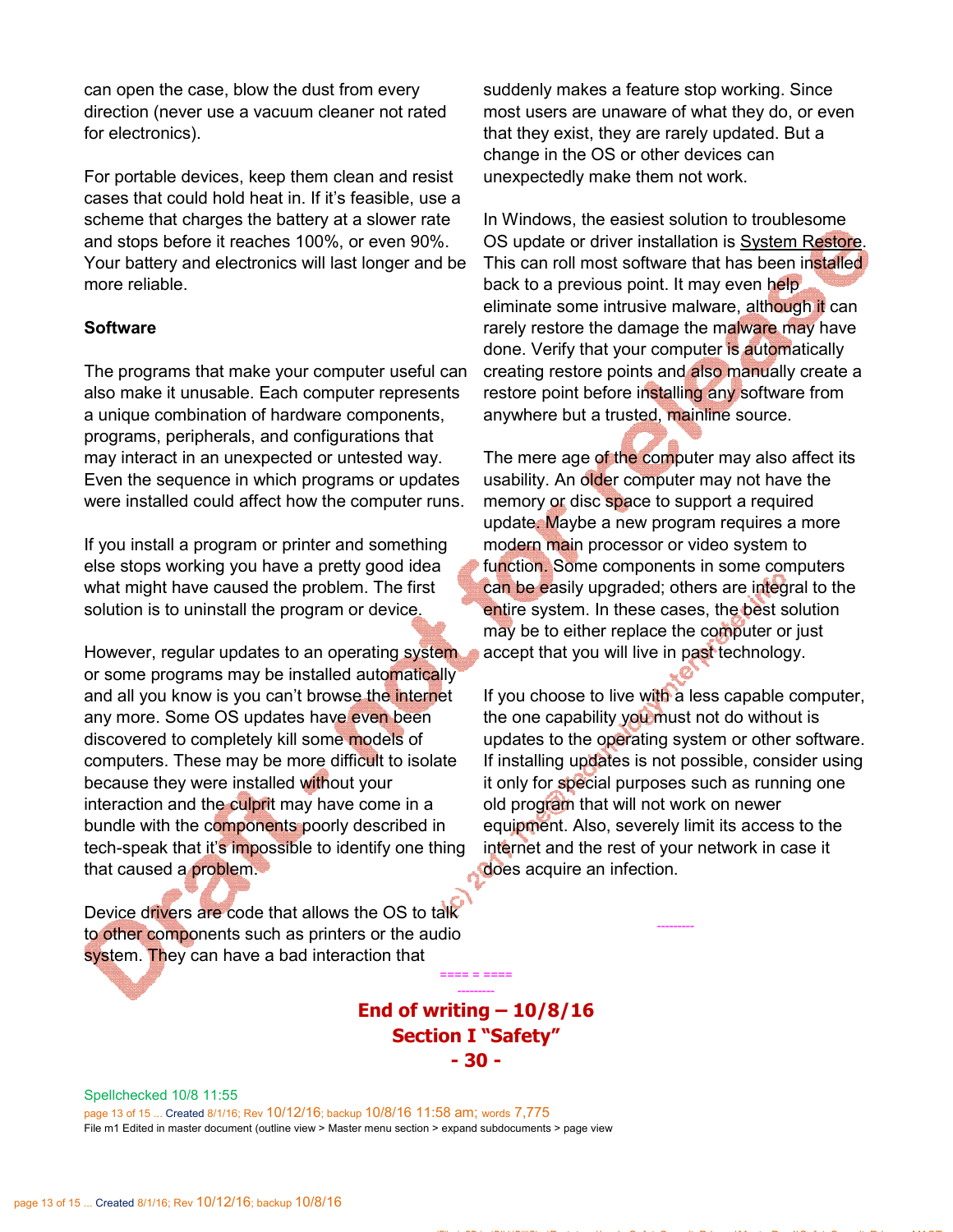# Safety, Security, Privacy

In the age of widely distributed electronic data we need to protect our data and ourselves from risks online and on all our devices. With a little bit of information and a large dose of attention and common sense we can ameliorate a large amount, but not all, the danger of living in a modern information society.

These articles will separate the risks and procedures into three overlapping categories of Safety Security, and Privacy.

- Safety applies largely to protecting data from accidental or malicious loss or damage. Getting hit by a bus while crossing the street is not included.
- Security gives techniques to store and share certain sensitive data with those who should see it while not also sharing it with those who shouldn't.

--------- ==== = ====

• Privacy will primarily help avoid having people looking over your shoulder or following you around and gaining information by correlating relationships.

# Safety, Security, and Privacy

---------

Security assumes you've already protected your computer and its data from physical destruction. After ransomware that flat out asks for money, the most valuable thing to an outsider is the *information* that you store and transmit electronically. We may have once believed in "security through obscurity" or "no one wants to search through hundreds of bits of information about thousands of customers to find my carelessly emailed credit card number." Unfortunately, wholesale data collection and high-speed automated pattern matching mean that credit card number *will* be found if it was protected merely by sticking it in the haystack.

The two core technologies that protect data security are *encryption* and the *passwords* that drive the encryption. Like any technology, they need to be properly implemented to actually be effective. If you have sloppy encryption or weak passwords you actually have no protection.

# Encryption

#### What is encryption?

Encryption is a means to take the bits of one document and change them to another set of bits. Your "Ovaltine decoder ring" did this by replacing each letter with the letter a number of spaces forward in the alphabet. A character frequency analysis would break the process quickly. The World War II Enigma similarly used the alphabet, except that it could change the settings – the replacement alphabet – with each press on the keyboard. Thus "speed" might come out "kmhte" and a couple paragraphs later the same word would be "yfpug"; making it impossible to simply count "e"s and "t"s.

Modern encryption takes the complexity much farther working at the bit level with a much larger and more dynamic substitution table. The results of encryption are indistinguishable from pure randomness. The major methods of encryption have been mathematically analyzed estimating that breaking the cyphertext (the encrypted gibberish) will take millenia.